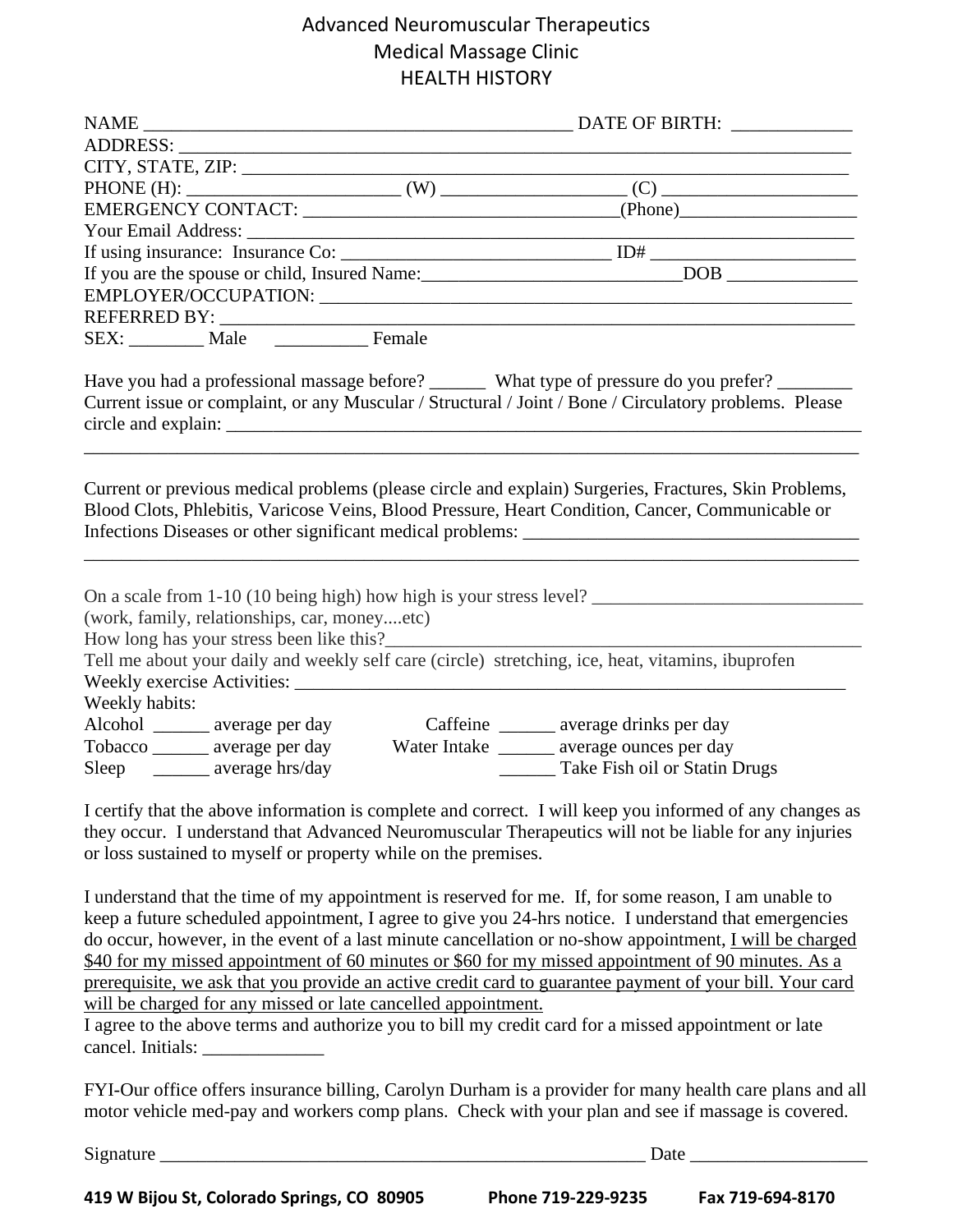

**For all clients we require a valid credit or debit card to be saved on your account**. For new clients we require to have a card on file  $\frac{48}{9}$  business hours in advance of your appointment. In the event of a late cancellation or a no show your card on file will be charged \$40 for a 60-minute massage or \$60 for a 90 minute massage. By signing below, you agree to the terms and authorize Advanced NMT to bill your card on file for any missed appointment or late cancel.

You can provide your card information below or you can give you card information over the phone. If we do not have your card information 48 business hours in advance of your appointment, your appointment will be cancelled.

#### **\*If you gave your card information over the phone or in office please fill in client name, card holder name and sign.**

| Gave Card information over the phone or in office: Yes____ No____ (If no, please fill out all fields |  |
|------------------------------------------------------------------------------------------------------|--|
| below)                                                                                               |  |
|                                                                                                      |  |
| Card Holder Name: 2008. Example 2014                                                                 |  |
|                                                                                                      |  |
|                                                                                                      |  |